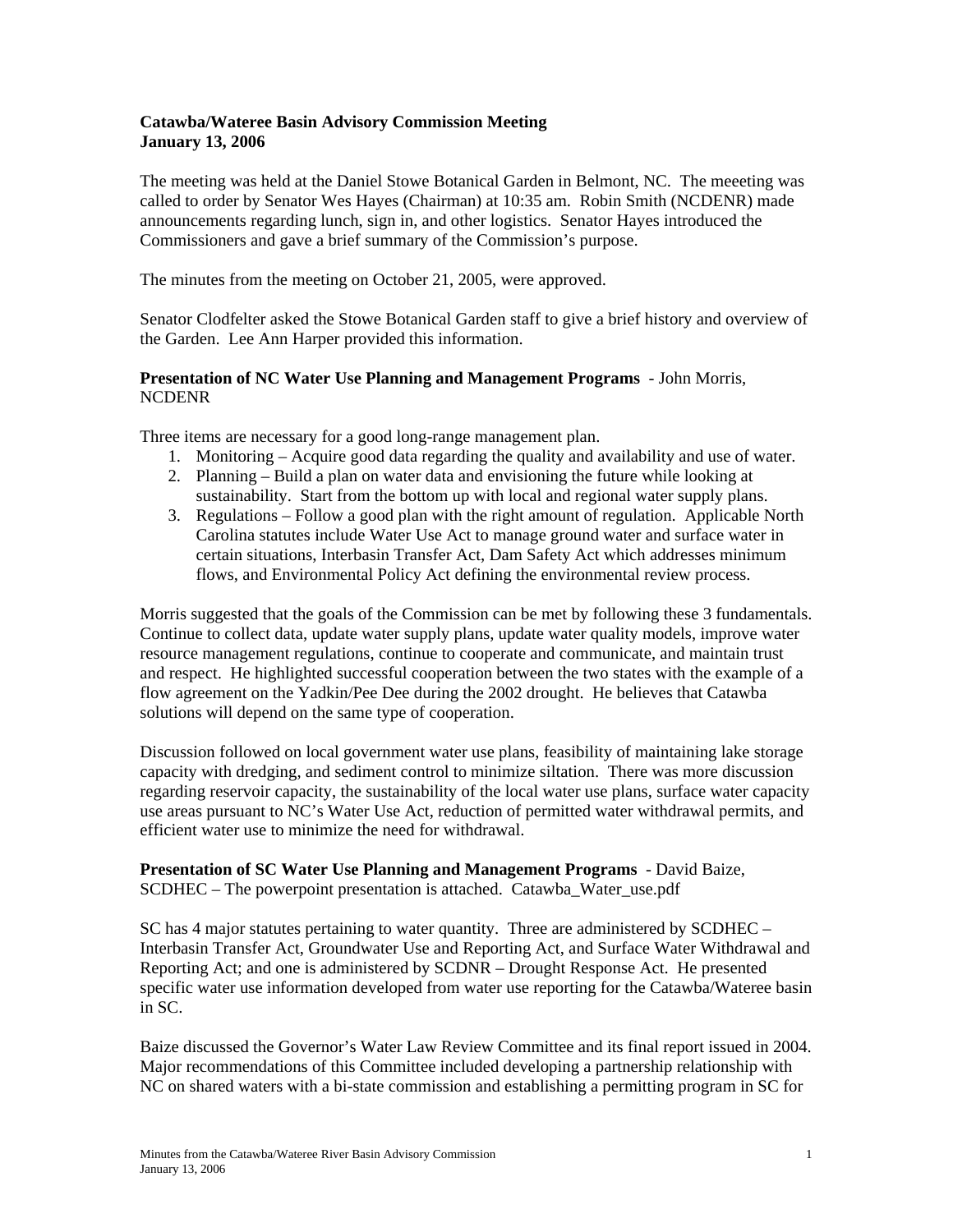surface water withdrawals greater than 3 million gallons per day. This report and the Committee's web site was shared with the Commission members via e-mail after the meeting.

There was discussion about a finite amount of water, the permitting hurdles for new reservoirs, and alternatives to reservoirs on major rivers. There was also discussion comparing water supply planning and Interbasin Transfer permitting programs between the two states. The issue of acceptance and use of Duke Power's water quantity models was discussed and both states agreed they would be used as appropriate for planning and permitting decisions.

**Duke Power Water Use and Demand Forecast -** Ed Bruce, Duke Power **–** The powerpoint presentation is attached. Water\_Supply\_Study\_BI.pdf

Bruce provided an overview FERC relicensing for the Catawba/Wateree project with a focus on water supply study which is one of 33 studies being conducted for relicensing.

The need for the water supply study was brought to light by 98-02 drought and observations in other basins as well as Duke's need to model future operations. The intention of the study is to develop a safe yield for each reservoir under existing operational conditions and under conditions included in the new FERC license. Regional water use projections through 2058 were used; the largest water user would then be water supply. The safe yield defines the ability of a water source to reliably supply to a municipality a given amount of water at a particular point. The safe yield analysis focuses on several critical drought periods. Coupled with the safe yield analysis is a Low Inflow Protocol (LIP), important for managing water use during droughts, and applicable to all water withdrawers greater than 0.1 mgd in the basin. Under proposed new license conditions, the safe yield increases in some instances due to the LIP. The LIP would be triggered by remaining storage in reservoirs, tributary inflows, drought monitor. The proposed LIP has four stages, with varying reductions and restrictions on different water users, depending upon stage.

**Motion:** Senator Clodfelter recommended that NC and SC consider using the LIP in regulatory and drought management decisions. He made a motion, seconded by Gary Faulkenberry, that both states review current authorities to see if they are adequate for implementing the LIP. The motion passed.

Discussion on implementation of the LIP and the adequacy of water supplies, including conservation measures, followed. Cooperation and communication with all water users sharing responsibility to conserve, respond, protect each others water needs and to protect the environment and quality of life are necessary to ensure ample water supply in the basin. Actions that could help fulfill the vision include an IBT policy, groundwater and surface water monitoring networks, basin drought monitor, and bi-state cooperation.

There was also discussion comparing Duke's safe yield charts with currently permitted and proposed withdrawals. Both states acknowledged that there is a legal gap in that there is currently no permit required for surface water use except for IBT in both states and in capacity use areas in NC.

**Motion:** Gary Faulkenberry made a motion, seconded by Dr. Mike Mead, that both states endorse and adopt the CHEOPS model for water supply issues. Duke Power reminded the Commission that the LIP would not be in effect until relicensing is completed. The motion passed.